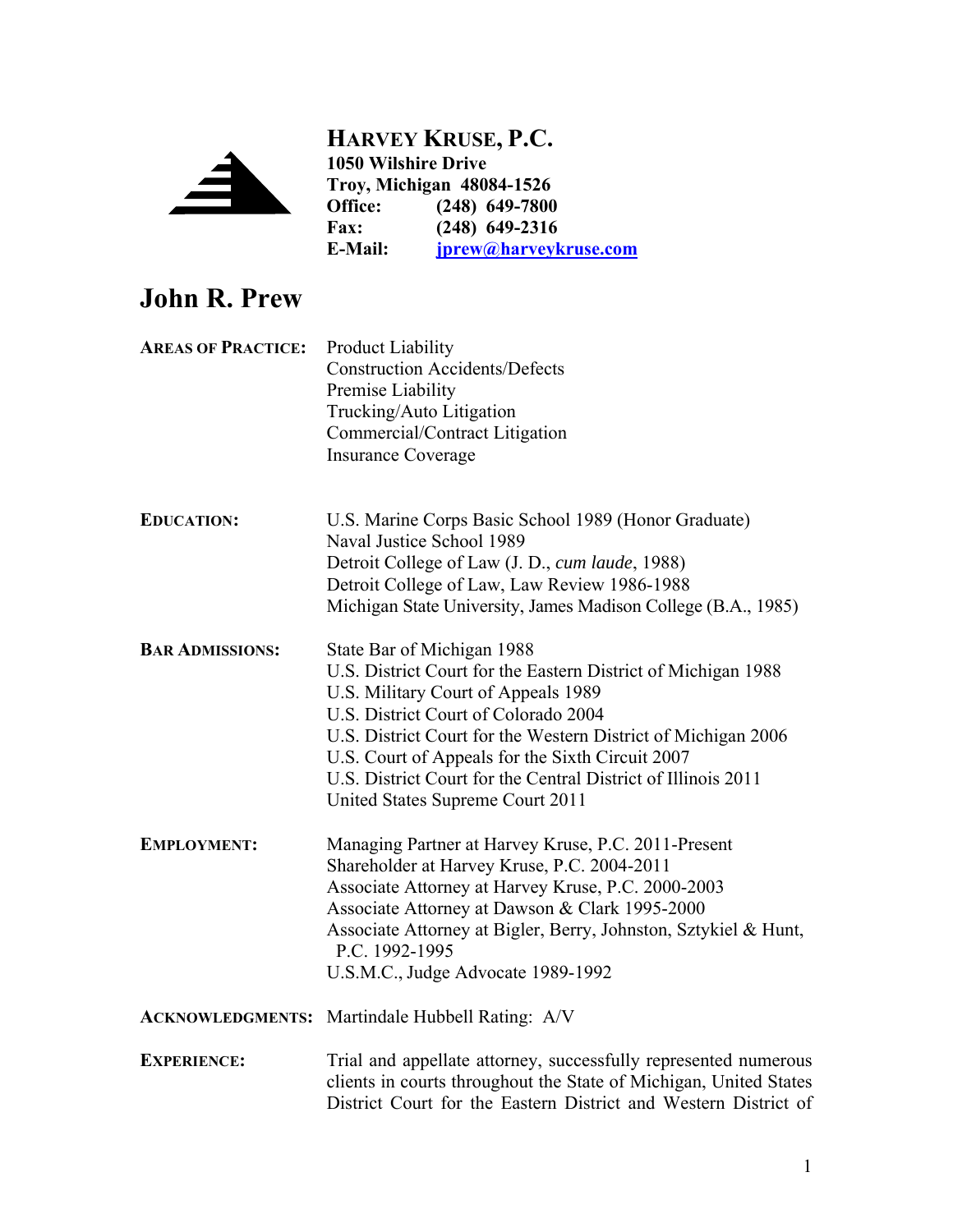Michigan, Michigan Court of Appeals, Michigan Supreme Court. As a specialist in complex national product liability cases, Mr. Prew has also been admitted pro hac vice to handle cases in other states including Alabama, California, Colorado, Florida, Kentucky, Mississippi, Missouri, New Jersey, New York, North Carolina, Ohio, Pennsylvania, West Virginia, and Wisconsin.

Obtained summary dispositions, successful verdicts and appellate decisions in numerous cases as outlined below.

Served as a judge advocate in the United States Marine Corps, honorably discharged having attained the rank of Major. Served as Review Officer for the Commanding General, Third Marine Aircraft Wing, and Commanding General, Marine Corps Air Station, El Toro, California. Acted as prosecutor handling special and general courts-martial, trying numerous jury and bench trials involving offenses including, but not limited to, conspiracy, aggravated assault, larceny, drug importation, drug use and distribution, and check and credit card fraud. One successful complex prosecution involving criminal conspiracy to commit check fraud was a basis for the award of the Navy Achievement Medal. Acted as the presiding officer in numerous Article 32 hearings which equate with grand jury proceedings. Attended the U.S. Attorney General's Trial Advocacy Course. Also served as the Staff Judge Advocate and Officer in Charge of the Joint Law Center at Marine Corps Air Station, Tustin, California, providing counsel to the station commander and tenant squadrons on all legal matters. Also acted as a Special Assistant, United States Attorney, prosecuting cases in the Federal District Court for the Central District of California, involving offenses committed by civilians while on board Marine Corps Air Stations El Toro and Tustin. While in the Marine Corps Reserve, served for a period of time as the Staff Judge Advocate for Marines located at Selfridge Air National Guard Base, Michigan.

Mr. Prew has served as national product liability counsel for several clients in litigation throughout the United States. His involvement in the defense of large, automotive component part suppliers on a national basis allowed him to help shape the trends in product liability throughout the United States. Mr. Prew is one of the pioneers in defending component part suppliers in product liability suits. Mr. Prew has further utilized his product liability expertise and experience in the defense of hunting equipment manufacturers, crane manufacturers, glass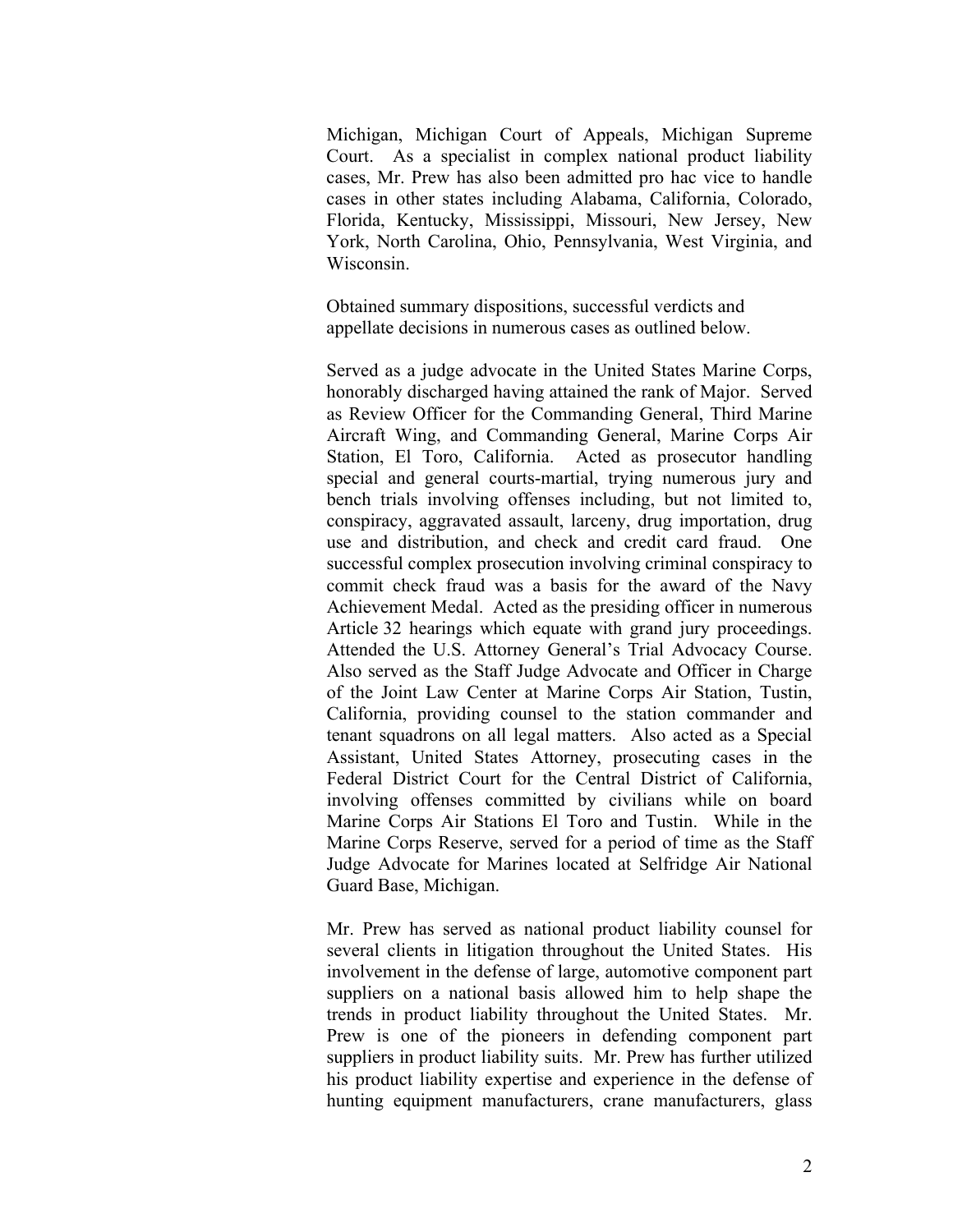manufacturers, electrical equipment manufacturers, outdoor equipment manufacturers, and numerous other manufacturers. Mr. Prew also specializes in commercial litigation, and currently serves several clients in commercial disputes. Mr. Prew has successfully defended companies in commercial business and construction disputes alleging breach of contract, product recall, intentional interference with business relations, breach of warranty, and misrepresentation. **REPRESENTATIVE CLIENTS:**  AlliedSignal Amerisure Insurance Companies Argo Group US Badger Mutual Insurance Company Colony Insurance HDI Global Insurance Company Liberty Mutual Group Maxum Indemnity Company National General Ins. Co. Nationwide Insurance Company Northland Insurance Company Scottsdale Insurance Company Underwriters at Lloyd's, London XL Insurance America, Inc. Zurich American Insurance Company Airgas, Inc. Bass Pro, Inc. Bendix Commercial Vehicle Systems, L.L.C. Ford Motor Company Game Tracker, Inc. Gorilla, Inc. Honeywell International, Inc. Hunter Safety Systems, Inc. Key Safety Systems, Inc. Manitowoc Cranes, LLC Mazda Motor Corporation Quality Safety Systems Co. Steinman, Boynton, Gronquist and Birdsall Summit Treestands, LLC TA Operating LLC Treestand Manufacturers Association United Parcel Service, Inc. Volkswagen Group of America, Inc.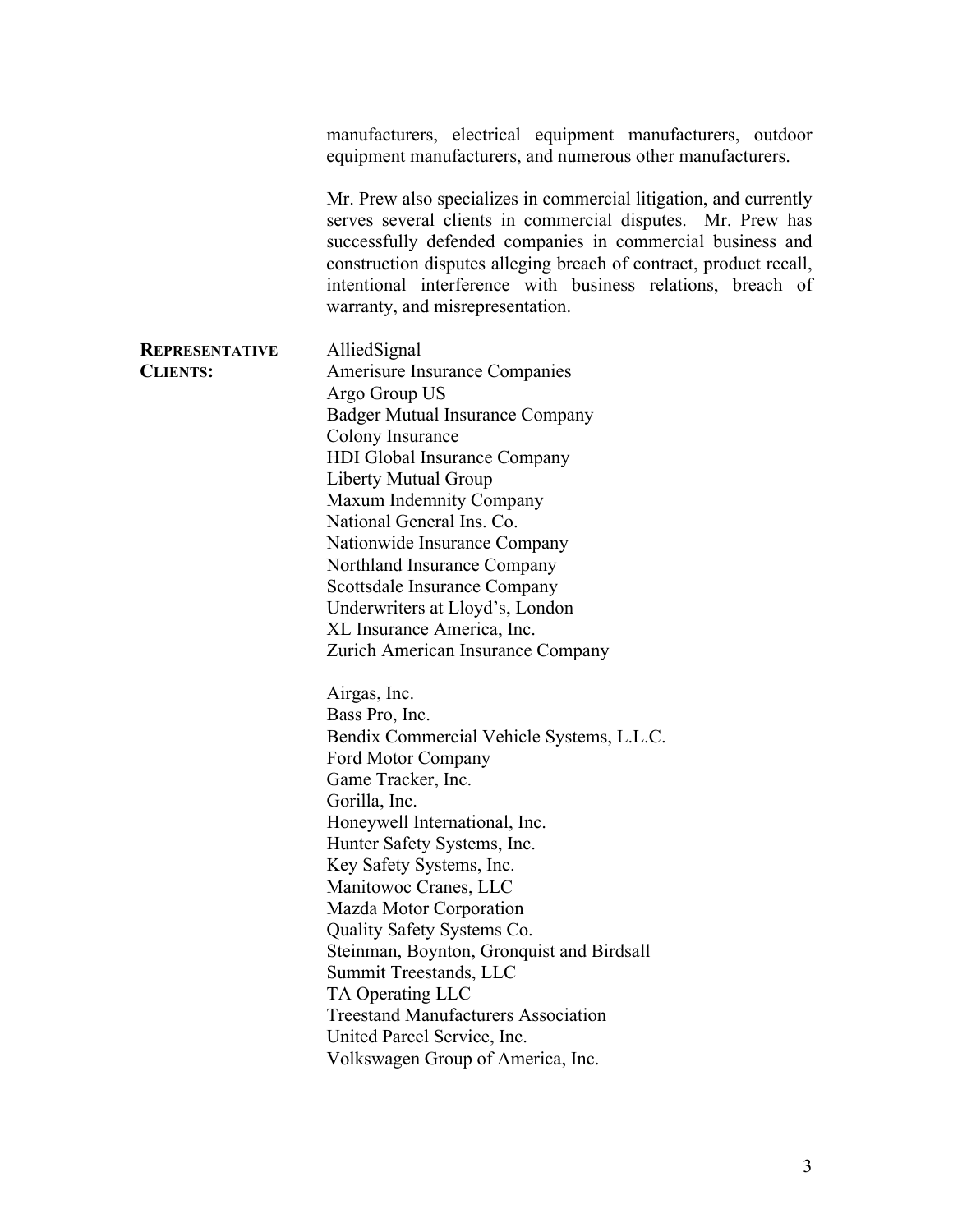| <b>MEMBER:</b>            | Defense Research Institute<br>Michigan Defense Trial Counsel<br><b>Oakland County Bar Association</b><br>State Bar of Michigan                                                                                                                                                                                                      |
|---------------------------|-------------------------------------------------------------------------------------------------------------------------------------------------------------------------------------------------------------------------------------------------------------------------------------------------------------------------------------|
| <b>MILITARY SERVICE:</b>  | United States Marine Corps January 1989 - 1992                                                                                                                                                                                                                                                                                      |
| <b>SIGNIFICANT CASES:</b> | <b>Van Syckle v Ford Motor Company, Wayne County Circuit</b><br>Court, defense verdict in a rear impact automobile negligence<br>case against the operator of a vehicle owned by Ford Motor<br>Company wherein plaintiff sought hundreds of thousands of<br>dollars for permanent shoulder disabilities and resulted in<br>surgery. |

*Smith v Ford Motor Company***,** Wayne County Circuit Court, intimately involved in obtaining a defense verdict for The Ford Motor Company in a wrongful death case wherein plaintiff's personal representative claimed product defects with respect to the seating system in a Ford Motor Company automobile.

*Williams v Ford Motor Company***,** 1997 WL 33350573 (Mich. App. Apr. 15, 1997 (No. 171658)), rev. 457 Mich. 888, 586 NW2d 232 (1998), plaintiff suffered serious personal injuries following a single vehicle accident and filed suit claiming product defects in the steering components of a Ford Motor Company vehicle. The Oakland Circuit Court granted Ford's motion for summary disposition on the basis the claim was barred by a release. The Michigan Court of Appeals originally affirmed the grant of summary disposition on the basis the plaintiff failed to tender back the consideration received in exchange for the release. On rehearing, the Michigan Court of Appeals reversed itself finding plaintiff presented a material factual dispute regarding whether there was fraud in the execution of release foregoing the need to tender back the consideration to repudiate the release. The Michigan Supreme Court reversed the Michigan Court of Appeals decision (on rehearing) and reinstated the judgment of the trial court granting summary disposition for Ford.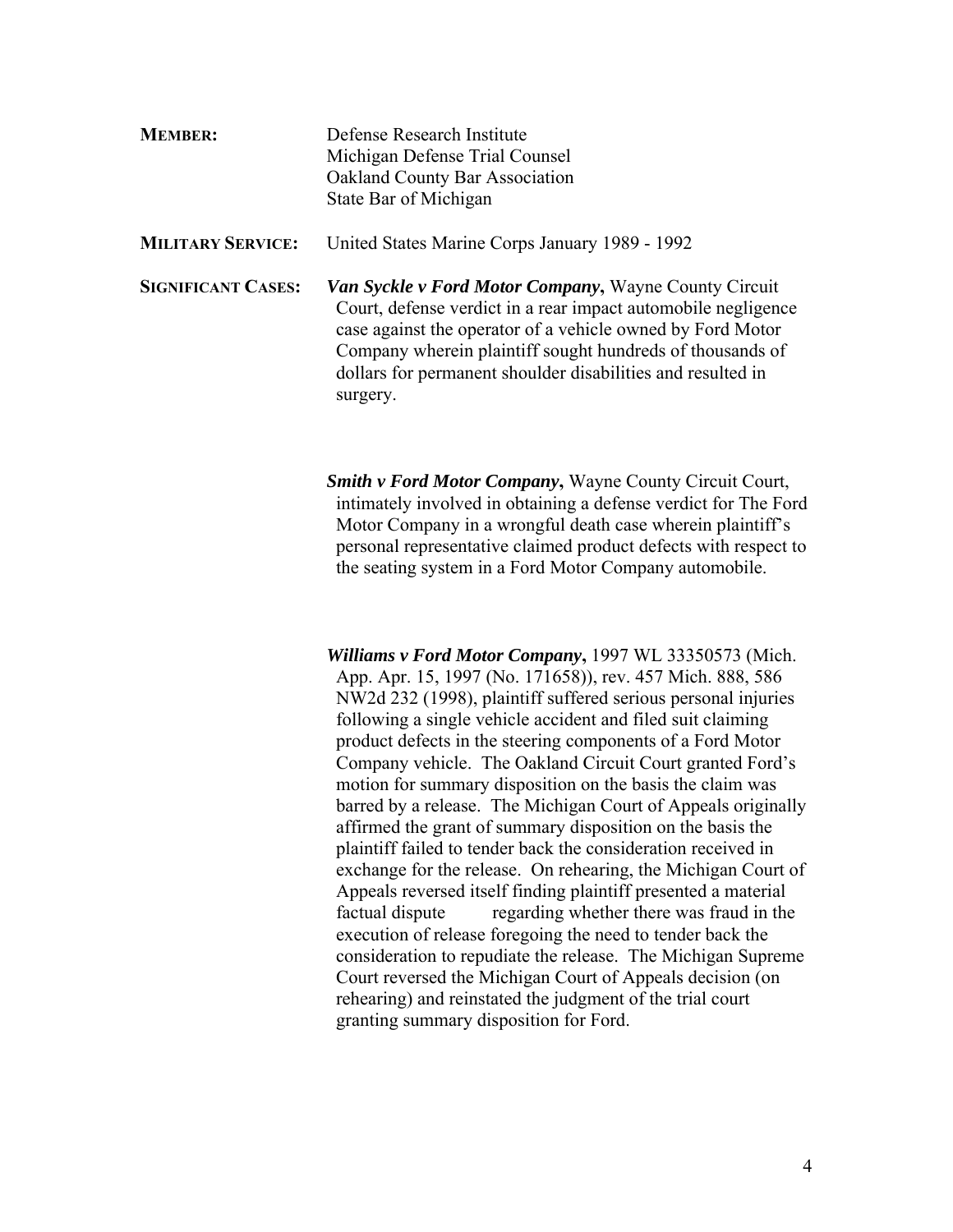*Blackshear v United Way,* Oakland County Circuit Court, premises liability claim in which the minor plaintiff was injured after a fall from playground equipment at an elementary school. We were successful in our motion for summary disposition that United Way had no liability for the alleged injury which did not occur during a United Way program.

*Dubowsky v General Motors Corporation and Commercial Contracting Corporation,* Wayne County Circuit Court, a construction accident claim in which plaintiff claimed he suffered a serious knee injury after being struck by a hi-lo while performing electrical work on behalf of a subcontractor at the General Motors Poletown Plant. We were successful in obtaining a dismissal of the claim against our client, commercial Contracting Corporation, on the basis that discovery revealed that the hi-lo did not belong to Commercial Contracting and that Commercial Contracting did not control or otherwise supervise the area where the accident occurred.

*Cleola Black v Nationwide Insurance Company,* 45-B District Court, a claim by plaintiff for property damage benefits as a result of a house fire. We moved for dismissal due to the plaintiff's failure to provide discovery responses in response to a court order, and the case was dismissed with an award of costs to the defendant.

*State Farm Fire & Casualty Company v S. R. Jacobson Development Corp., et al.***,** Oakland County Circuit Court, a defective construction case in which State Farm claimed its insured incurred property damages from soot as a result of a defective furnace system installed in her condominium. We were successful in obtaining summary disposition on our crossclaim for complete indemnification against the co-defendant furnace installer resulting in an eventual settlement where our clients paid zero.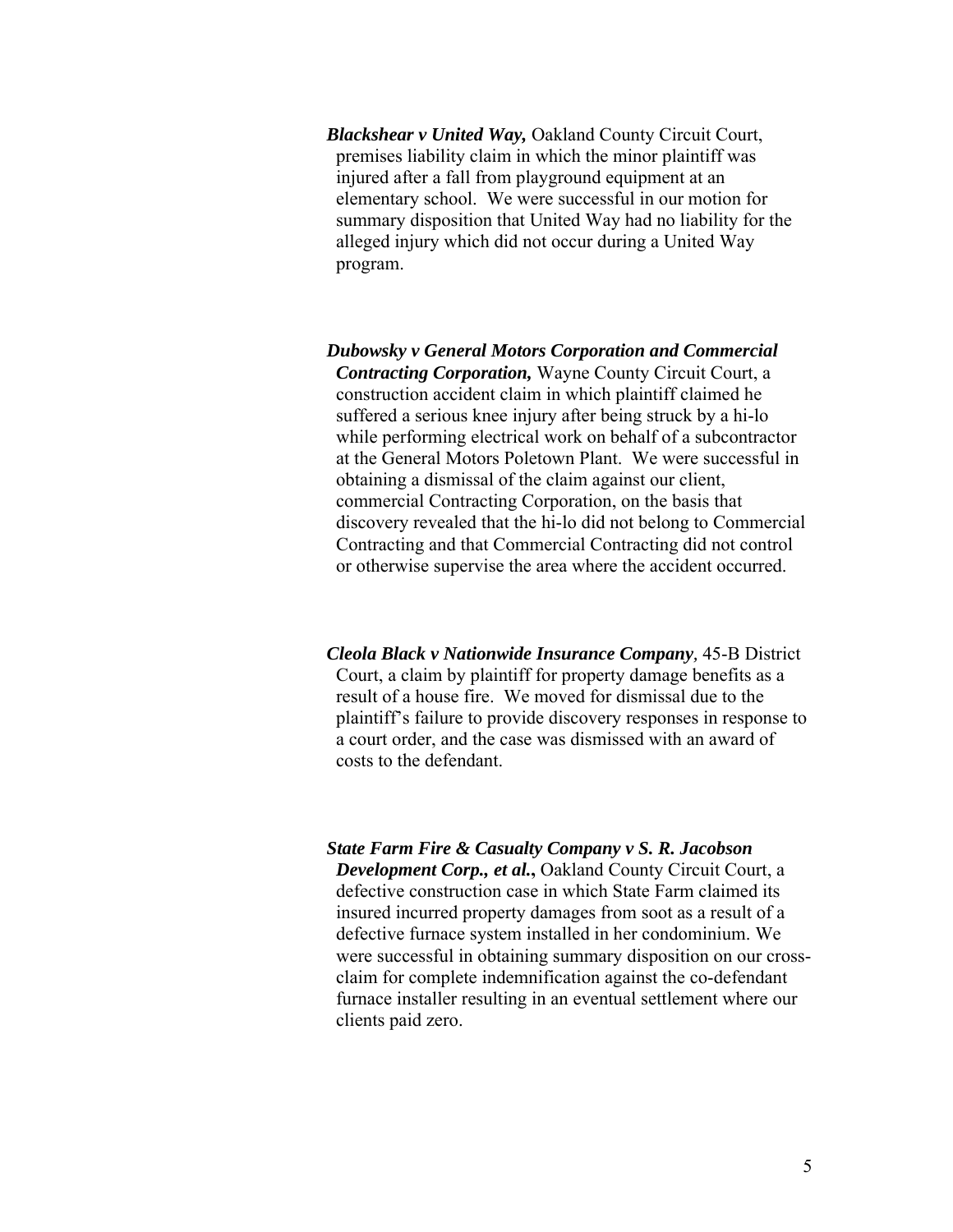*Proffitt v Pulte Land Development Corporation, et al.***,** Washtenaw Circuit Court, a nuisance/defective construction claim in which plaintiff suffered serious personal injuries, having tripped and fallen over a sidewalk discontinuity while attempting to avoid the base of a basketball stanchion. Plaintiff alleged that Pulte and its subcontractor, Rotondo Brothers Concrete Company, defectively constructed the subject sidewalk and created a nuisance. After the filing of our motion for summary disposition, we were able to obtain the dismissal of the concrete subcontractor, Rotondo, on the basis of the statute of repose. We also obtained summary disposition on behalf of Pulte on the basis that the height discontinuity was open and obvious and that Pulte was entitled to this defense since the sidewalk was a "simple product".

*Lofton v Schelde Enterprises, Inc./Bonfire Bistro Brewery***,**  Oakland County Circuit Court, a premises liability claim in which the plaintiff alleged she mis-stepped and fell off of a single step in a restaurant due to poor lighting and poor interior design. We were successful in obtaining summary disposition for our client on the basis that the subject step was open and obvious.

*Bert v Ferguson Enterprises, Inc., et al.***,** Wayne County Circuit Court, a three-vehicle intersection accident involving a bus, our client's tractor trailer, and a third vehicle which ran a stop sign at a high rate of speed. After cross-examination of the plaintiff at deposition during which we exonerated our client's driver of fault, an order of dismissal was entered with respect to our clients.

*Lakowsky v Comcast Cablevision***,** 42nd Judicial District Court, a claim by plaintiff for damages to a new home resulting from the alleged improper installation of cable products. After the filing of a motion to strike plaintiff's complaint or for a more definitive statement, the Court entered an order striking plaintiff's complaint.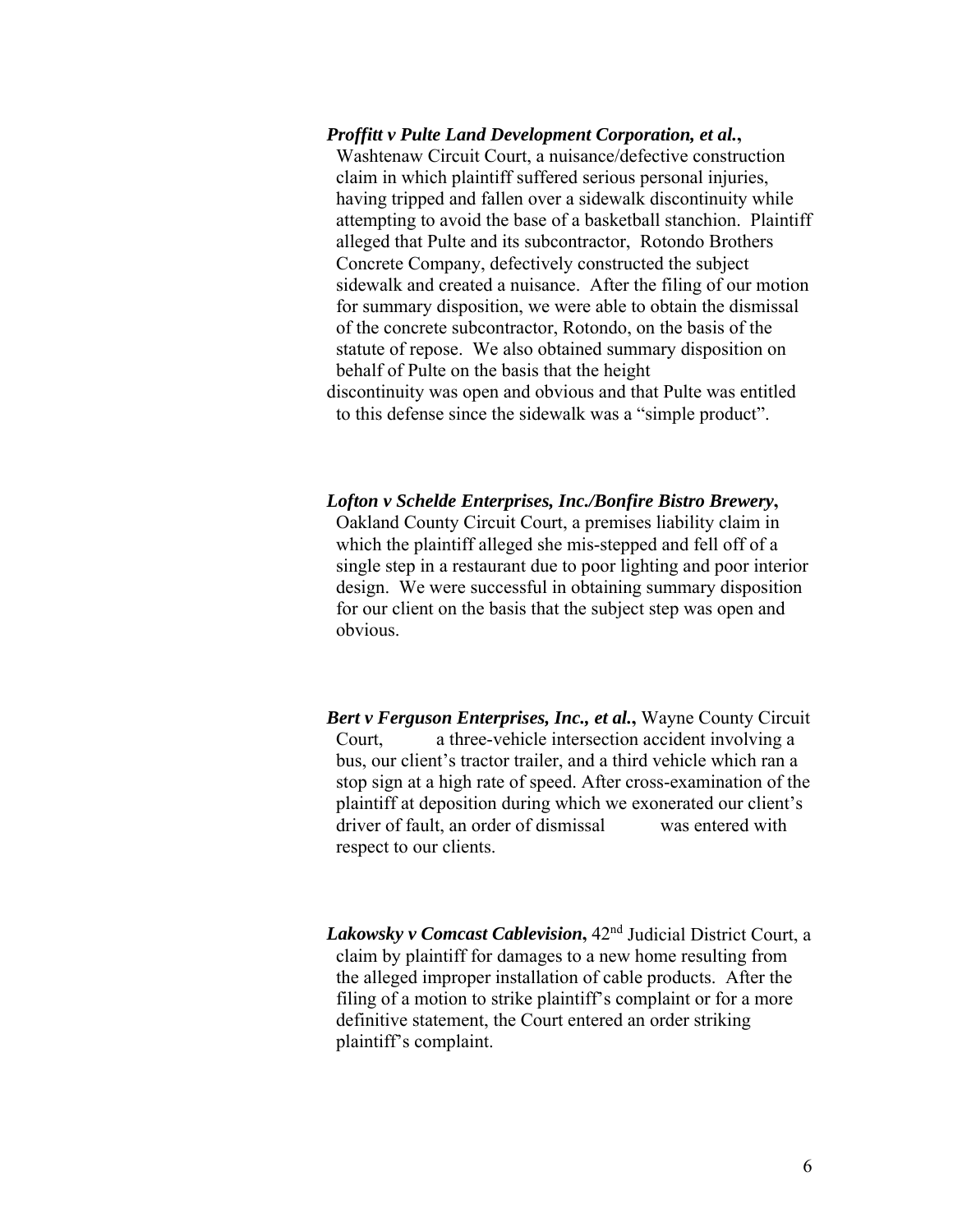*LeClair v Life Insurance Company of North America***,** Delta County Circuit Court, an action seeking recovery of accidental death and dismemberment benefits. Plaintiff was working on a scaffold when it rolled into a hole, causing it to topple whereupon the plaintiff fell to the ground, suffering paraplegia as a result of a spinal cord injury. Plaintiff brought suit seeking benefits because of the injury to his spinal cord which resulted in loss of the functional use of his legs, thus sustaining a loss of two limbs by "severance at or above the wrist or ankle." We were successful in obtaining summary disposition for our client arguing that the insured's functional loss of his legs and feet due to his spinal injury was not equivalent to the loss of both feet "by severance at or above the ankle" as contemplated by the accidental insurance policy.

*Johnson v 7 D's Towing and Storage, Inc., et al***.,** Wayne County Circuit Court, plaintiff claimed assault by an agent of 7 D's Towing and intentional infliction of emotional distress following the plaintiff's arrest for stealing car parts from 7 D's Towing facility. After obtaining a discovery order against the plaintiff and the filing of a motion to dismiss for violations of said order, the case settled for a very nominal amount.

*Northfield Insurance Company and Underwriters at Lloyd's London v Arthur Hills & Associates, et al.***,** Wayne County Circuit Court, an action on behalf of plaintiff insurance carriers for equitable subrogation and indemnification for expenses, costs and proceeds paid to defend and settle underlying lawsuits filed by property owners adjacent to a City of Taylor golf course which, after construction, caused water runoff onto the adjoining property, flooding the same and rendering it unsuitable for building. In the underlying litigation, Arthur Hills & Associates refused to defend and/or contribute to the settlement. After protracted litigation in both state and federal court, the case settled for an amount in the multiple six figures.

*Norlock v Essco, L.L.C., et al.***,** Oakland County Circuit Court, a premise liability action wherein the plaintiff purportedly slipped and fell on "black ice" located on a sidewalk owned and controlled by the City of Birmingham and located in front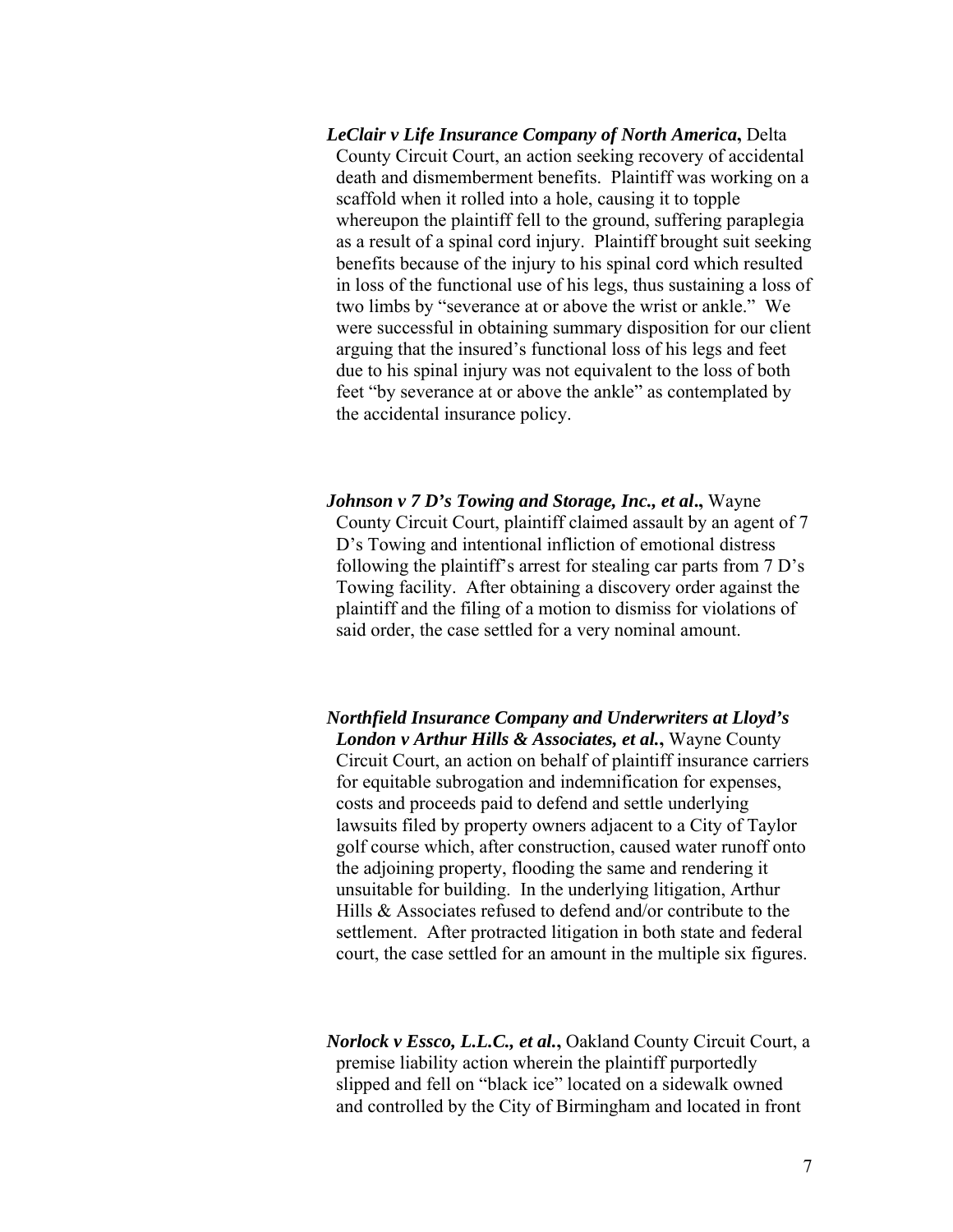of the defendant's building. We moved for summary disposition, arguing our client had no duty to maintain the publicly-owned sidewalk abutting its property, our client had no notice of the purported "black ice" condition or, in the alternative, the "black ice" was open and obvious. Prior to the hearing, plaintiff settled for a very nominal amount.

*Estate of Mary Jackson v Williams Lake Development, et al.*, Oakland County Circuit Court, a wrongful death and property damage action wherein plaintiff sought damages following the flooding of plaintiff's decedent's condominium as the result of heavy rainstorms. Plaintiff's decedent was the owner and residing in a condominium located within defendant's development which was still undergoing development. Plaintiff alleged that as a result of improper site design, improper grading and drainage and poor site maintenance, a catch basin overflowed and backed up, flooding the decedent's condominium. As a result of the flooding, plaintiff alleged lost value to the value of the property, damages to personal property and that decedent's forced evacuation of the premises hastened the decedent's death. We obtained summary disposition for our client establishing plaintiff failed to produce the necessary evidence to support the claims for economic and non-economic loss and Michigan case law did not support sentimental/ emotional distress damages for loss of use or damage to property.

*Sylvan Township v Kvetko, et al.*, Washtenaw County Circuit Court, a construction defect case wherein plaintiff claimed our client, third-party defendant, Rothenberger Company, Inc., should be liable for any damages arising from defendant's counter-claim for constitutional takings and trespass based on the alleged defective installation of a sewer service line adjacent to defendants' property. We successfully moved for summary disposition arguing our client owed no duty to plaintiff and that, even assuming such a duty existed, any claims of defective installation of the sewer line failed on a matter of law.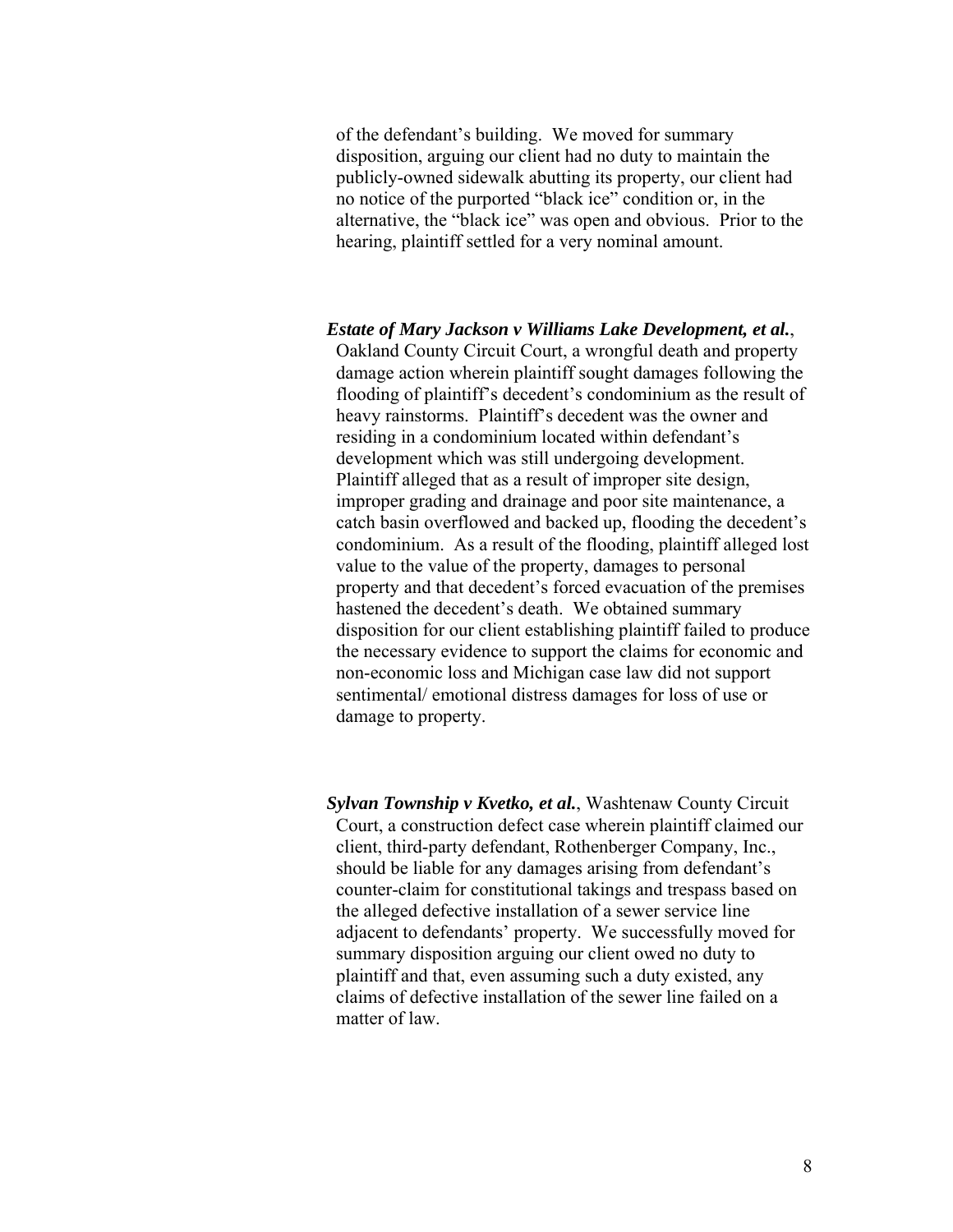## *Gary Fannon and Karen Fannon, Individually and as Next Friends of W.F. and O.F., minors v Bass Pro, Inc., et al.,*  United States District Court, Eastern District of Texas, Marshall Division, involved a claim by the plaintiff, Gary Fannon, that a tree stand from which he was hunting was defective because a strap holding it to a tree broke while he was sitting in it, resulting in his fall to the ground and subsequent paraplegia. It was alleged that our clients, Bass Pro, Inc., and Bass Pro Outdoor World, L.L.C., purportedly sold the subject tree stand and its securing strap. After engaging in discovery and obtaining an affidavit from the actual designer of the subject tree stand, a motion for summary judgment was filed on behalf of Bass Pro, Inc., and Bass Pro Outdoor World, L.L.C., on the basis that neither entity sold, supplied, distributed or otherwise placed into the stream of commerce the aforementioned products. Subsequent to the filing of the motion for summary judgment, the subject case was dismissed without prejudice.

## *Hedley v Frank Rewold & Sons, Inc., Royal Roofing, Inc., et al.,* Oakland County Circuit Court, a case involving a claim by the plaintiff, Larry Hedley, a volunteer for the Apostolic Church of Christ construction project. Mr. Hedley had climbed a 14-foot steel ladder and, while attempting to close a scuttle door, fell to the concrete floor, suffering alleged severe personal injuries. While attempting to close the scuttle door, a gripper sleeve on the closing handle slipped off, contributing to the plaintiff losing his balance and falling to the floor. Plaintiff filed suit against a number of different entities, including our clients, Frank Rewold & Son, Inc., the construction manager, and Royal Roofing Company, Inc., the entity which installed the scuttle door. Plaintiffs alleged there were defects with regard to the design of the steel ladder in conjunction with the orientation of the scuttle door, as well as negligence in the installation thereof. The trial court granted summary disposition on behalf of Frank Rewold & Son, Inc., on the basis that the alleged danger was not readily observable and that the accident in this case did not happen from a violation of the construction manager's duty as set forth in various controlling Michigan construction accident cases. Royal Roofing Company, Inc., was also granted summary disposition on the basis the plaintiff failed to show that it did not use due care in installing the hatch.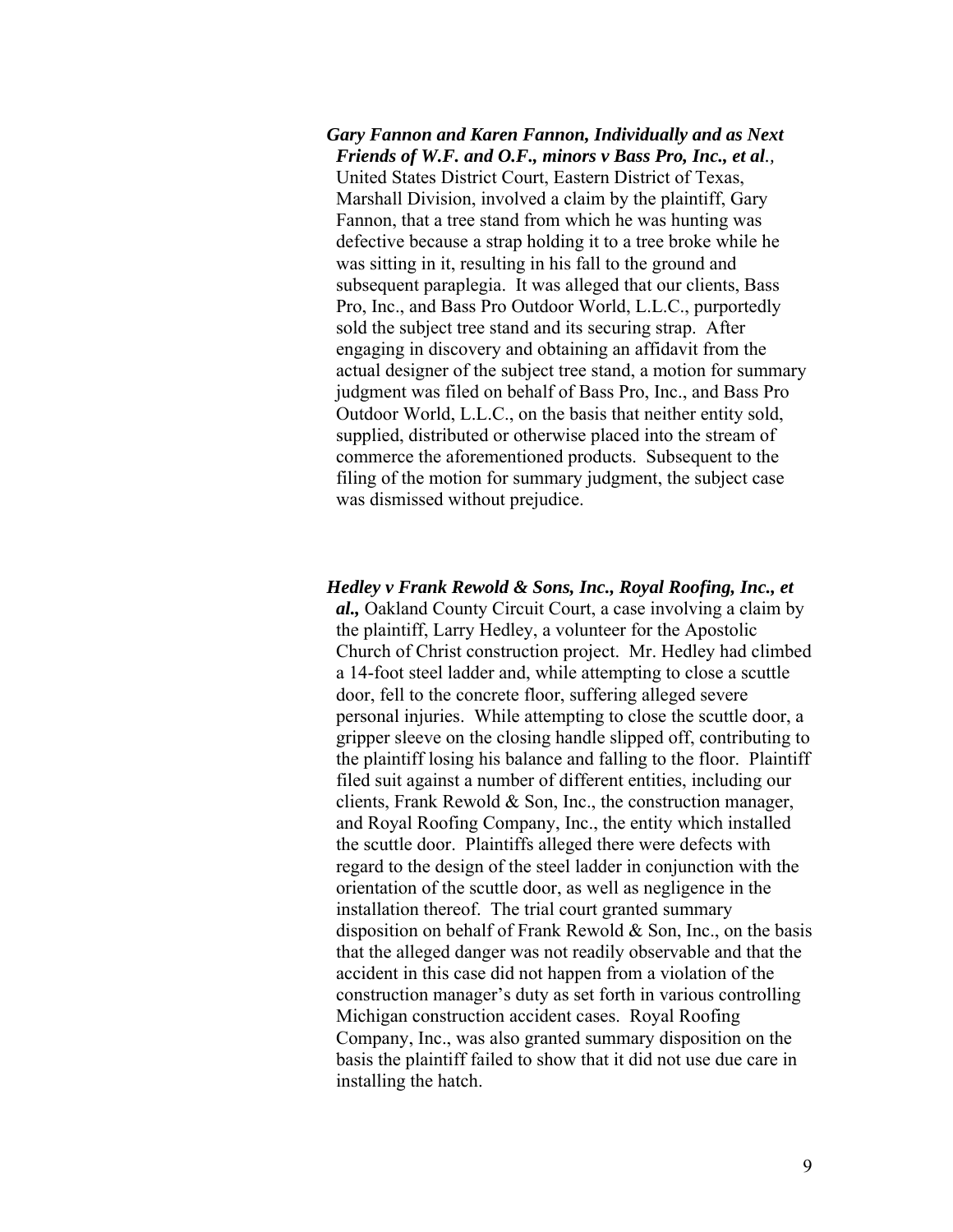*Tearra Lofton, as Personal Representative of the Estate of Mychal Matthews, Deceased, v Detroit Board of Education, Detroit Public Schools, et al.,* Wayne County Circuit Court, was a case involving allegations that a 16-year-old boy, a severely mentally and physically handicapped "special needs student", was choked to death while wearing his doctorapproved safety vest and while riding on a school bus owned by the Detroit Public Schools. Plaintiff alleged that the defendants, along with two of its employees, were negligent and violated his constitutional rights under 42 USC §1983. After extensive discovery, defendants filed a motion for summary disposition on the basis the state law claims against the defendant employees were barred by governmental immunity, the defendants did not deprive the decedent of his due process rights guaranteed by the 14<sup>th</sup> Amendment and that the plaintiff lacked standing since there was no person who could actually recover damages under the Wrongful Death Act. The trial court agreed with the defendants and entered an order granting the defendants' motions for summary disposition. The decision of the trial court was affirmed by the Michigan Court of Appeals.

*Kevin McGuckin v Severstal North America, Inc.,* Wayne County Circuit Court, involved allegations that plaintiff, a journeyman iron worker, slipped and fell on oil at Severstal's premises while working for his employer which had subcontracted to perform steel replacement work at Severstal's steel production cold mill facility. Plaintiff alleged that Severstal failed to warn and protect him from the oily conditions and failed to use reasonable care to protect him from an unreasonable risk of harm caused by the dangerous conditions on the premises. After extensive discovery, defendant filed a motion for summary disposition on a number of different bases, including that the oil conditions were open and obvious and that plaintiff had executed a release as part of his worker's compensation settlement which, in turn, released any claims arising out of his employment. The trial court agreed with the defendant and entered an order granting the defendant's motion for summary disposition.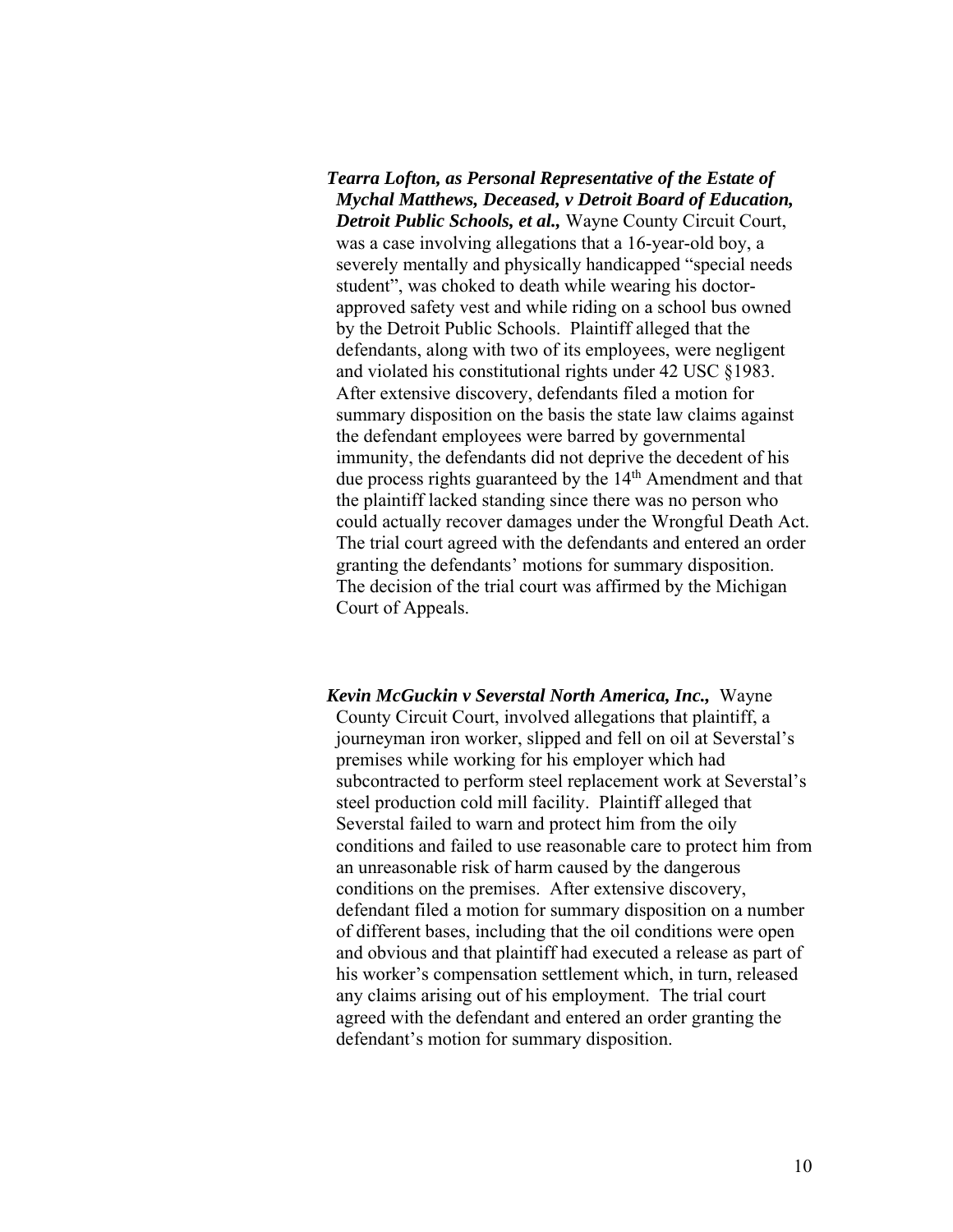*Middle Cities Risk Management Trust v Port Huron Roofing & Sheet Metal Company,* Oakland County Circuit Court, a subrogation action involving allegations that defendant, while performing repairs on plaintiff's insured's school building, caused extensive damages by dust intrusion. Plaintiff filed this action after having expended tens of thousands of dollars to remediate and repair the conditions in the facility. After initial discovery, defendant filed a number of requests for admissions predicated upon the underlying contract between the plaintiff's insured and defendant which included the waiver of all rights between the contracting parties for damages caused by any loss to the extent covered by property insurance including all rights of subrogation. After the filing of the requests for admissions and follow-up discovery, plaintiff agreed to voluntarily dismiss its case.

*Lela Tompkins v Northwest Airlines, Wayne County Airport, et al.,* Wayne County Circuit Court, involved allegations that plaintiff slipped and fell as a result of water accumulation in the Midfield Terminal, Main Tram Station, located at Detroit Metropolitan Airport, resulting in serious and debilitating injuries to her back and lower extremity. Northwest Airlines and Wayne County Airport Authority, d/b/a Detroit Metropolitan Airport, filed a third-party complaint against Crown Corr, Inc., and Hunt Construction Group, Inc., alleging that Hunt was the general contractor for the construction and erection of the McNamara Terminal and that Crown Corr, its subcontractor, was responsible for the design, construction and fabrication of the roof for the terminal, including the area above which the water leak occurred. Third-party plaintiffs alleged that Crown Corr and Hunt were negligent in failing to properly design and construct the roof which caused the water to leak onto the Tram Station platform. Also alleged were counts for breach of warranty and breach of contract with respect to the same alleged defects which resulted in plaintiff's injuries. After depositions of various corporate representatives, a motion for summary disposition was filed on behalf of Crown Corr, Inc., arguing that the statute of repose barred the thirdparties' claims as these claims were filed more than six (6) years after the time of occupancy, use or acceptance of the completed improvement. It was further argued that the statute of repose applied irrespective of the fact that warranty work occurred in subsequent years following the date of occupancy, use or acceptance of the improvement. The trial court agreed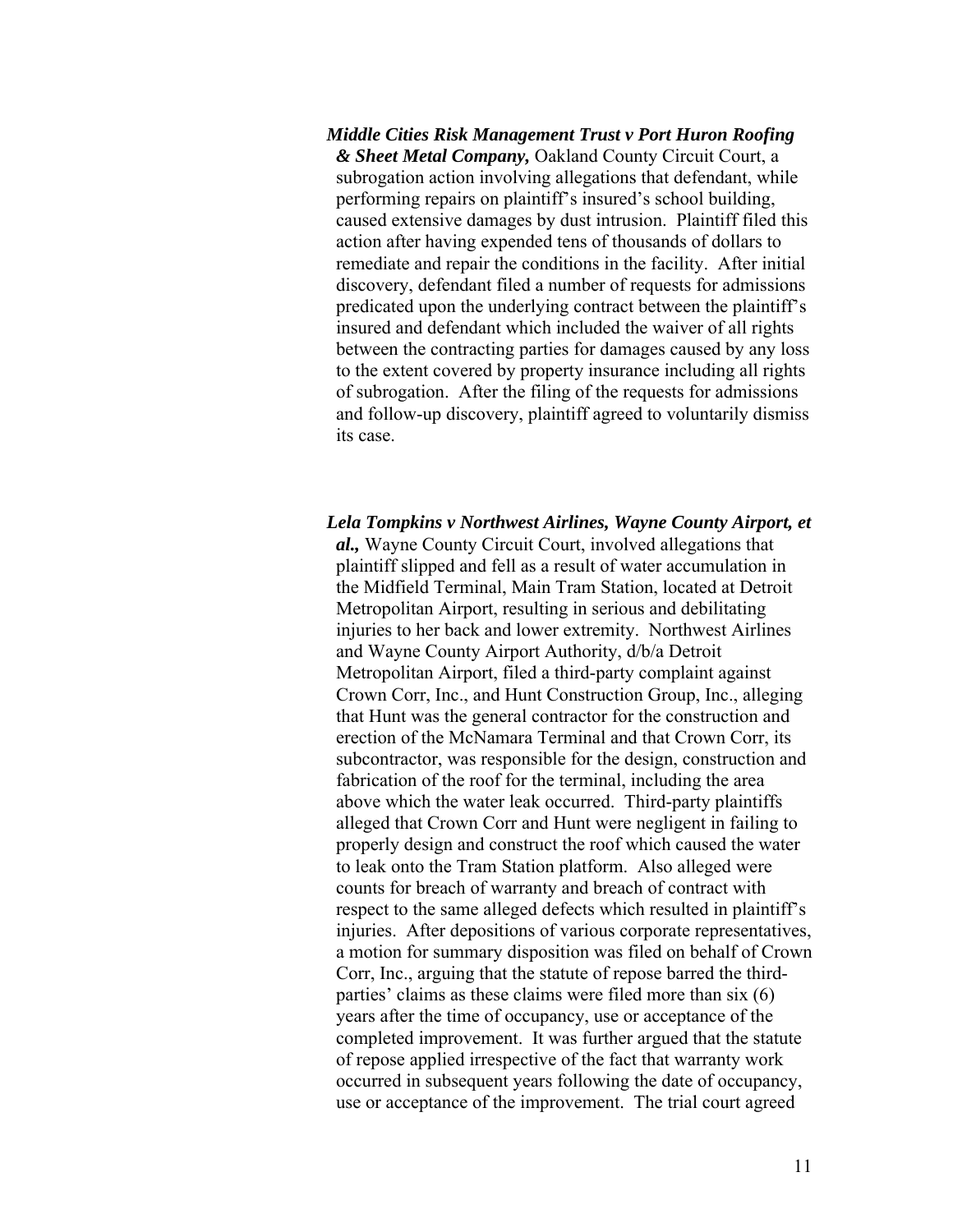with the defendant and entered an order granting defendant's motion for summary disposition.

## *Amanto v Summit Treestands, LLC, and Dick's Sporting*

*Goods, Inc.,* West Chester Court of Common Pleas, Pennsylvania, a product liability case wherein plaintiffs alleged the defendants were strictly liable as a result of a purported defect in a Summit X4 Climbing Treestand which supposedly allowed a cable stop to pull through a cable bracket during climbing operations, causing the fall of the plaintiff and resulting in serious personal injuries. After a 5-day trial, the 8 person jury returned a unanimous verdict finding no defect with respect to the product and rendering a verdict for the defendants.

*Tompkins v Crown Corr, Inc.; Northwest Airlines, Inc., et al..,*  United States District Court, Eastern District, Michigan. Represented Crown Corr, Inc. initially in Wayne County Circuit Court where Northwest Airlines, Inc. joined my client, Crown Corr, Inc. by way of a third party complaint. Crown Corr, Inc. was added on the theory it had liability since it purportedly designed and constructed the roof. Summary disposition was obtained based on the statute of repose. After dismissal, Crown Corr, Inc. was named as a non-party at fault. As a result, plaintiff was allowed to join Crown Corr, Inc. as a direct defendant; whereupon, Northwest Airlines, Inc. crossclaimed against Crown Corr, Inc. Crown Corr, Inc. removed the case to the United States District Court, Eastern District of Michigan. After the filing of a motion for summary disposition, the cross-claim was dismissed based on the full faith and credit clause per 28 USC §1738. Plaintiff's claims that it was Crown Corr, Inc.'s negligent repairs that allowed the water to leak onto the platform were also dismissed based on the statute of repose.

*McKinney v Pavilion Title Agency, Inc., et al., United States* District Court, Eastern District, Michigan. Plaintiff filed a 59 count, 26 page complaint against 14 entities, including Pavilion Title Agency, Inc., asserting claims for breach of contract, fraud, and violations of the Truth and Lending Act, the Federal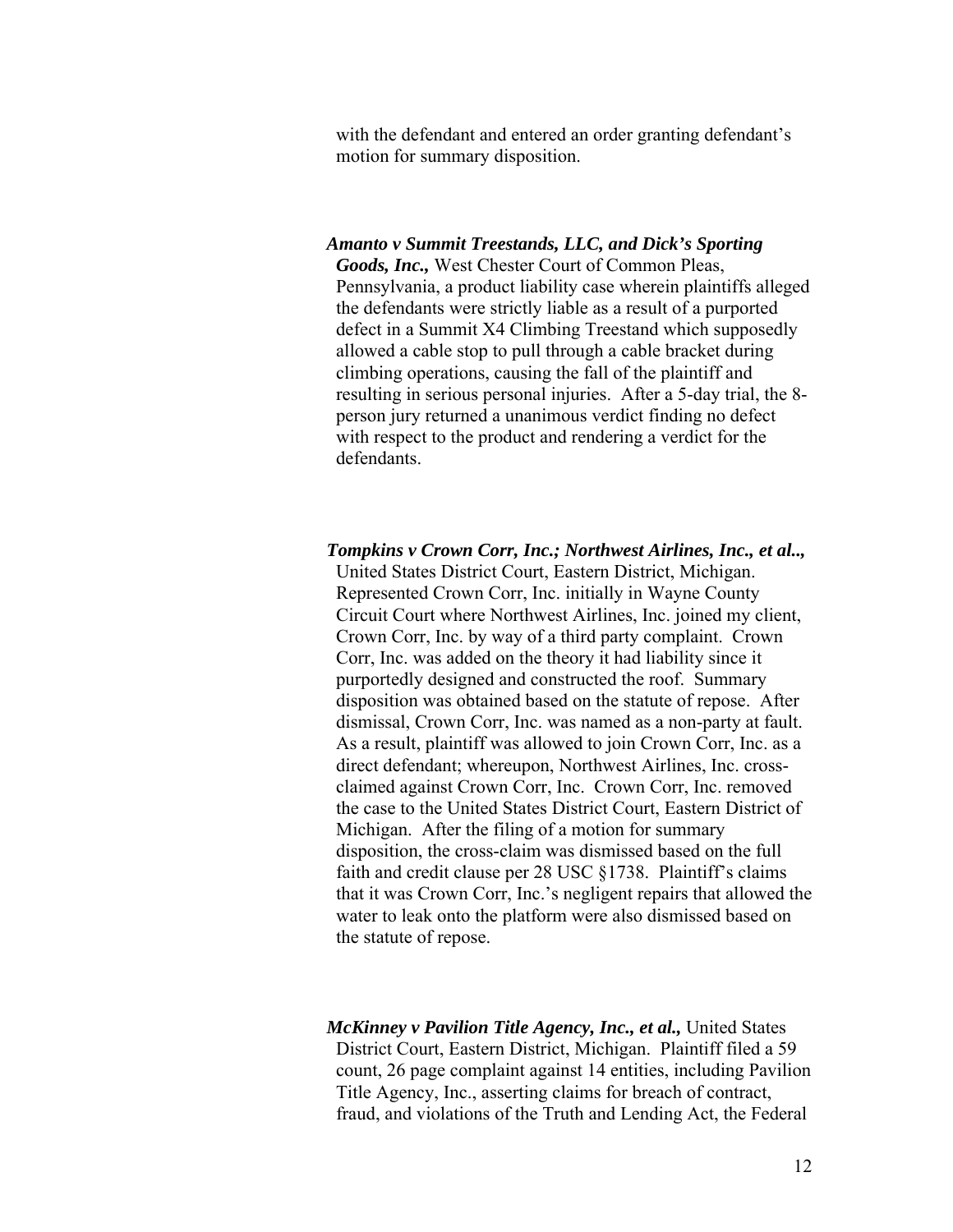Trade Commission Act, the Equal Credit Protection Act, the Real Estate Settlement Procedures Act as well as violations of the civil and constitutional rights. The premise for the plaintiff's complaint was that he was defrauded out of real property as part of a financing scheme. After the filing of a motion for dismissal pursuant to Fed. R. Civ. Pro. 12(b)(6) and Fed. R. Civ. Pro. 12(c), the court entered an order dismissing the complaint in its entirety.

- *Cohen v. Roof Rite, Inc.,* Oakland County Circuit Court. Plaintiff contracted with defendant to remove and replace the roof at his home. Plaintiff thereafter filed suit seeking money damages related to purported problems he discovered after the completion of the roofing project. Plaintiff asserted claims for breach of contract, fraud, statutory conversion and negligence. Plaintiff filed a motion for partial summary disposition and, in turn, defendant filed a cross-motion for partial summary disposition. Plaintiff's motion for summary disposition was denied, and defendant's request for partial summary disposition as to the breach of contract, fraud and statutory conversion was granted based upon the economic loss doctrine.
- *Hyperbaric Options, LLC v. Oxy-Health, LLC, et al.,* United States District Court, Eastern District, Michigan. Plaintiffs filed their complaint in Oakland County Circuit Court alleging claims of tortious interference with business expectancy, defamation, and a violation of the Michigan Anti-Trust Reform Act based upon allegations that the defendants used a large number of aliases to post factually inaccurate and misleading information about the plaintiffs' products on internet websites which purportedly resulted in a dramatic reduction in sales and revenue. After removal to federal court, defendants filed a motion to dismiss the plaintiff's first amended complaint pursuant to Fed. R. Civ. P.  $12(b)(2)$  and  $12(b)(6)$ , as well as plaintiffs' application to file a second amended complaint. The Court granted defendants' motion to dismiss for lack of personal jurisdiction and denied plaintiffs' leave to file a second amended complaint as being futile as it would not cure the jurisdictional issues.